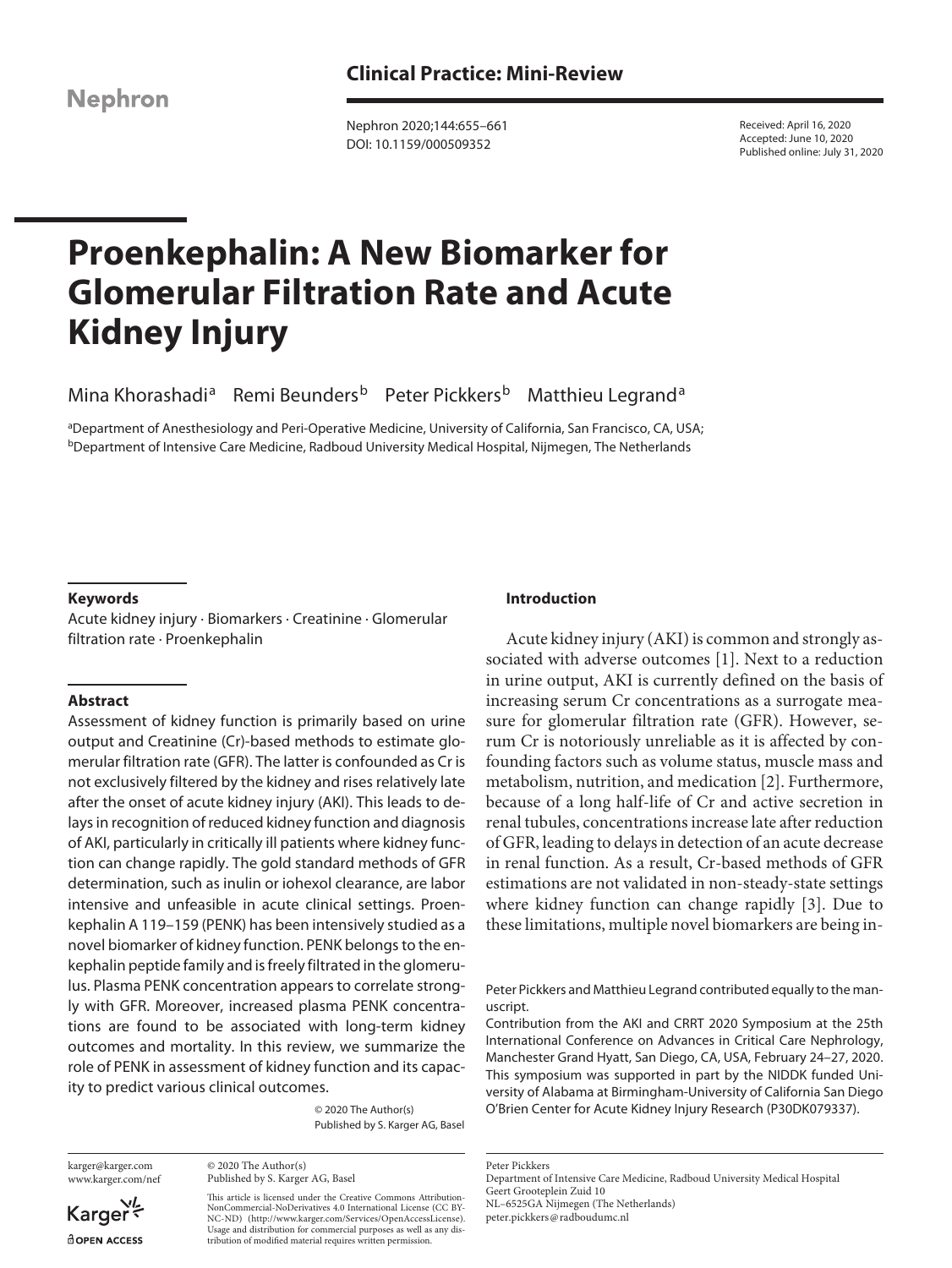vestigated to fulfill the unmet medical need for an accurate biomarker for kidney function in non-steady-state situations.

Proenkephalin A 119–159 (PENK) has recently been described as an accurate biomarker of kidney function, as sensitive in detection of AKI, and as being associated with impaired outcomes in various clinical settings, including critical illness, sepsis, heart failure, CKD, and in kidney transplant recipients and donors [4–13]. In this review, we summarize the role of PENK in assessment of kidney function and its association with clinical outcomes.

# **Enkephalins and the Kidney**

Preproenkephalin A is the precursor molecule of the enkephalin family. Cleavage of this pro-peptide yields PENK and several biologically active enkephalins, including met-enkephalin and leu-enkephalin. Enkephalins are endogenous opioids that are widely expressed and act primarily on delta opioid receptors [14]. Intriguingly, the highest density of delta opioid receptors, second to the central nervous system, is found in the kidney [15]. While the exact function of enkephalins on the kidney is not fully known, human and animal studies suggest a possible regulatory role on kidney function such as inducing diuresis and natriuresis through receptor agonism [16] or inhibiting antidiuretic hormone [17]. A compensatory upregulation, decrease in clearance, or both may account for the increase in met-enkephalin levels in patients with renal disease [18]. Biologically active enkephalins are difficult to measure due to their short half-lives and instability after collection [19, 20]. PENK has a long in vivo halflife, is stable after collection, and its levels are not influenced by age or sex [5], making it a suitable surrogate measure of its biologically active counterparts [21]. Furthermore, PENK is not protein bound in plasma and is exclusively filtrated in the glomerulus, making it an promising biomarker for kidney function in critically ill patients [4, 5].

# **PENK as a Biomarker of GFR**

In various patient populations, plasma PENK concentrations strongly correlate with GFR (Table 1). Notably, PENK compared to Cr-based methods, appears to have a stronger correlation with the measured GFR (mGFR) in non-steady-state settings. In a study in septic shock patients, plasma PENK concentrations showed a very strong correlation with measured GFR using the gold standard iohexol plasma clearance (mGFR<sub>iohexitol</sub>) ( $R^2 = 0.90$ ,  $p <$ 0.0001) [7]. In the same study, there was considerable variability and bias in the Cr-based GFR estimations; the eGFR<sub>MDRD</sub> overestimated the true GFR with  $31 \pm 35\%$ (95% limits of agreement:  $-37$  to 100%) and the GFR<sub>ECC</sub> with 37 ± 49% (95% limits of agreement: −59 to 133%). The true GFR appeared to be more accurately reflected by plasma PENK concentration compared to Cr-based methods. In a large study ( $n = 1,191$ ) in potential kidney donors, post-kidney donors, patients with CKD, kidney transplant recipients, and other non-kidney solid organ transplant recipients, PENK correlated with measured GFR using iothalamate clearance ( $\beta$  = -0.77, *p* < 0.0001) [5]. Receiver operating curve analysis in the same cohort showed an area under the receiver operating curve (AU-ROC) of 0.86 (*p* < 0.001) for identification of patients with  $GFR < 60 \text{ mL/min}/1.73 \text{ m}^2$ .

The strong correlations between plasma PENK and mGFR indicate that PENK may be a suitable and accurate marker to estimate true GFR compared to current available methods. Furthermore, elevations in plasma PENK concentration appear to precede the rise in serum Cr concentrations [8, 22], which may make this novel biomarker particularly useful in critically ill patients whose kidney function may be changing rapidly. In combination with novel sensitive tubular injury markers, differentiating between rapid changes in GFR and actual renal damage can be combined. However, the signaling function of enkephalins or (patho)physiological situations that lead to an increased production of enkephalins are possible confounding factors.

# **PENK as a Biomarker of AKI**

Association of PENK with AKI has been demonstrated in multiple cohorts of critically ill patients [4, 6, 9, 10, 23–25]. In a study of 956 patients with sepsis, PENK independently predicted the occurrence of AKI within 48 h and 7 days of admission (adjusted OR =  $3.3$ ; CI [2.1-5.1] and adjusted OR =  $2.1$ ; CI [1.7-2.8], respectively) [6]. The median PENK levels increased with AKI severity according to the Kidney Disease: Improving Global Outcomes stage and with the renal Sequential Organ Failure Assessment (rSOFA) score. In a subgroup analysis of 299 patients with eGFR > 70 mL/min/1.73 m<sup>2</sup> on admission, PENK levels were still associated with AKI (adjusted OR = 1.9; CI  $[1.0-3.4]$ ,  $p = 0.04$ ). In another cohort of septic patients ( $n = 644$ ), admission plasma PENK levels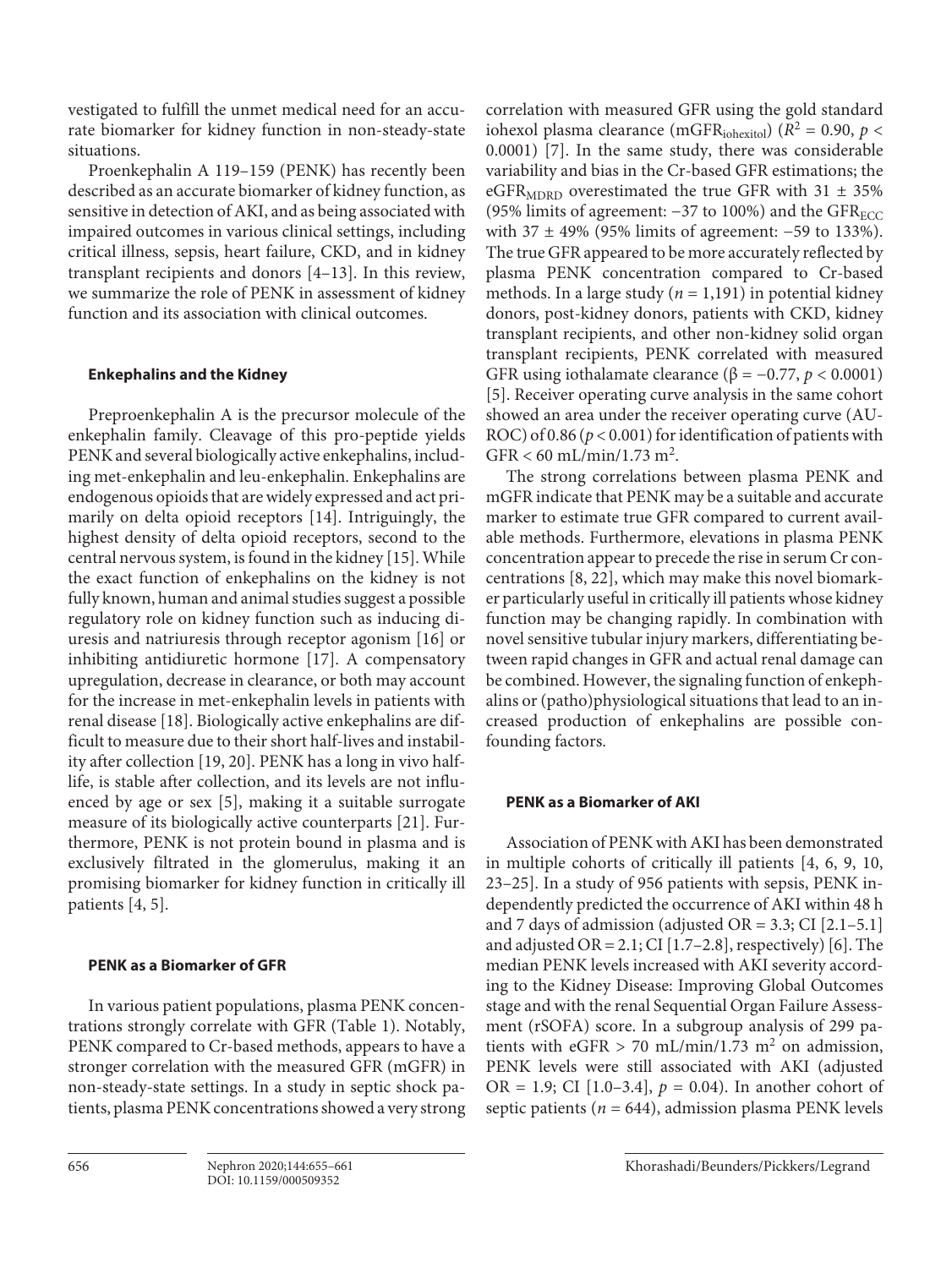## **Table 1.** PENK evaluated as functional biomarker

| Study                   | Population $(n)$ ,                                                 | Compared with damage biomarker                                                                                                                                                                      |                                                                                                                                                      | Evaluated as functional biomarker                                               |                                                        |  |
|-------------------------|--------------------------------------------------------------------|-----------------------------------------------------------------------------------------------------------------------------------------------------------------------------------------------------|------------------------------------------------------------------------------------------------------------------------------------------------------|---------------------------------------------------------------------------------|--------------------------------------------------------|--|
|                         | renal situation                                                    | outcome parameter                                                                                                                                                                                   | outcome                                                                                                                                              | outcome parameter                                                               | outcome                                                |  |
| Marino<br>et al. $[4]$  | Sepsis (101)<br>Non-steady state                                   | Diagnostic accuracy to<br>detect AKI (RIFLE)<br>compared with NGAL                                                                                                                                  | Comparable accuracy was<br>found                                                                                                                     | Correlation with Cr<br>clearance                                                | $r^2 = 0.52$ , $p < 0.0001$                            |  |
|                         |                                                                    |                                                                                                                                                                                                     | PENK: $\chi$ 2 = 34.9,<br>$p < 0.001$ , AUC = 0.82                                                                                                   |                                                                                 |                                                        |  |
|                         |                                                                    |                                                                                                                                                                                                     | NGAL: $\chi$ 2 = 31.3,<br>$p < 0.001$ , AUC = 0.80                                                                                                   |                                                                                 |                                                        |  |
| Kim et al.<br>$[23]$    | Sepsis (167)<br>Non-steady state                                   | PENK versus NGAL in<br>detecting AKI (diagnosed 0.675, not statistically<br>with KDIGO), compared different. Nested logistic<br>with eGFRs (MDRD and<br>$\text{CKD-EPI}_{\text{Cr/CystC/Cr-CystC}}$ | AUC: PENK 0.725, NGAL<br>regression: PENK superior<br>to NGAL ( $p = 0.022$ ),<br>PENK was not superior<br>over eGFR <sub>CysC</sub> ( $p = 0.473$ ) |                                                                                 |                                                        |  |
| Matsue<br>et al. [8]    | Chronic heart<br>failure<br>Steady state                           | Association with NGAL<br>and KIM-1                                                                                                                                                                  | NGAL: $p = 0.563$                                                                                                                                    | Association with RBF<br>and GFR using<br>131I-hippuran and<br>123I-iothalamate  | Stand $\beta$<br>$\it t$<br>$\boldsymbol{p}$           |  |
|                         |                                                                    |                                                                                                                                                                                                     | KIM-1: $p = 0.391$                                                                                                                                   |                                                                                 | $GFR: -0.71$<br>< 0.001<br>$-9.59$                     |  |
|                         |                                                                    |                                                                                                                                                                                                     |                                                                                                                                                      |                                                                                 | < 0.001<br>$RBF: -0.66$<br>$-7.30$                     |  |
| Gayat<br>et al. [24]    | Critically ill<br>patients (200)<br>Non-steady state               | Nephrocheck' and PENK AUROC: Nephrocheck:                                                                                                                                                           | $0.697(0.62 - 0.77)$                                                                                                                                 |                                                                                 |                                                        |  |
|                         |                                                                    | ROC curve for biomark-PENK: 0.832 (0.77-0.89)<br>ers for AKI (KDIGO)                                                                                                                                |                                                                                                                                                      |                                                                                 |                                                        |  |
| Caironi<br>et al. [6]   | Sepsis (956)<br>Non-steady state                                   |                                                                                                                                                                                                     |                                                                                                                                                      | Correlation with Cr                                                             | Spearman $r = 0.74$ , $p < 0.0001$                     |  |
| Kieneker<br>et al. [30] | Renal transplant<br>recipients (664)<br>Steady state               |                                                                                                                                                                                                     |                                                                                                                                                      | Recipients:                                                                     | Recipients:                                            |  |
|                         |                                                                    |                                                                                                                                                                                                     |                                                                                                                                                      | 1. Correlation<br>1. $r_s = -0.8$ , $p < 0.001$<br>with eGFR <sub>CKD-EPI</sub> |                                                        |  |
|                         | Kidney donors (95)<br>Steady state                                 |                                                                                                                                                                                                     |                                                                                                                                                      | Donors:                                                                         | Donors:                                                |  |
|                         |                                                                    |                                                                                                                                                                                                     |                                                                                                                                                      | 1. Correlation<br>with $mGFRI125-iothalamate$                                   | 1. mGFR $r_s = -0.74$ , $p < 0.001$                    |  |
|                         |                                                                    |                                                                                                                                                                                                     |                                                                                                                                                      | 2. Correlation<br>with eGFR <sub>CKD-EPI</sub>                                  | 2. eGFR <sub>CKD-EPI</sub> $r_s = -0.86$ , $p < 0.001$ |  |
|                         |                                                                    |                                                                                                                                                                                                     |                                                                                                                                                      | 3. Correlation with Cr                                                          | 3. Cr $r_s = 0.6$ , $p < 0.001$                        |  |
| Ng<br>et al. [26]       | Acute HF (1,098)<br>Non-steady state                               |                                                                                                                                                                                                     |                                                                                                                                                      | Correlation with eGFR                                                           | $r_s = -0.752; p < 0.0005$                             |  |
| Kanagala<br>et al. [27] | HFpEF (522)<br>Steady state                                        |                                                                                                                                                                                                     |                                                                                                                                                      | Correlation with eGFR                                                           | $r_s = -0.741; p < 0.0005$                             |  |
| Emmens<br>et al. [12]   | New onset or<br>worsening HFpEF<br>$(n=2,189)$<br>Non-steady state |                                                                                                                                                                                                     |                                                                                                                                                      | Correlation with eGFR                                                           | eGFR $r_s = -0.68; p < 0.001$                          |  |
|                         |                                                                    |                                                                                                                                                                                                     |                                                                                                                                                      | Correlation with Cr                                                             | Cr: $r_s = 0.49 p < 0.001$                             |  |
| Beunders<br>et al. [7]  | Sepsis $(23)$<br>Non-steady state                                  |                                                                                                                                                                                                     |                                                                                                                                                      | Correlation with<br>$mGFR_{\rm inhexital}$                                      | GFR <sub>iohexol</sub> $r^2 = 0.90$ , $p < 0.0001$     |  |

AKI, acute kidney injury; NGAL, neutrophil gelatinase-associated lipocalin; PENK, proenkephalin; AUC, area under the curve; (e)GFR, (estimated) glomerular filtration rate; KIM, kidney injury molecule; RBF, renal blood flow; Stand, standardized; AUROC, area under the receiver operating curve; HF, heart failure; HFpEF, heart failure with preserved ejection fraction; KDIGO, Kidney Disease: Improving Global Outcomes; Cr, creatinine.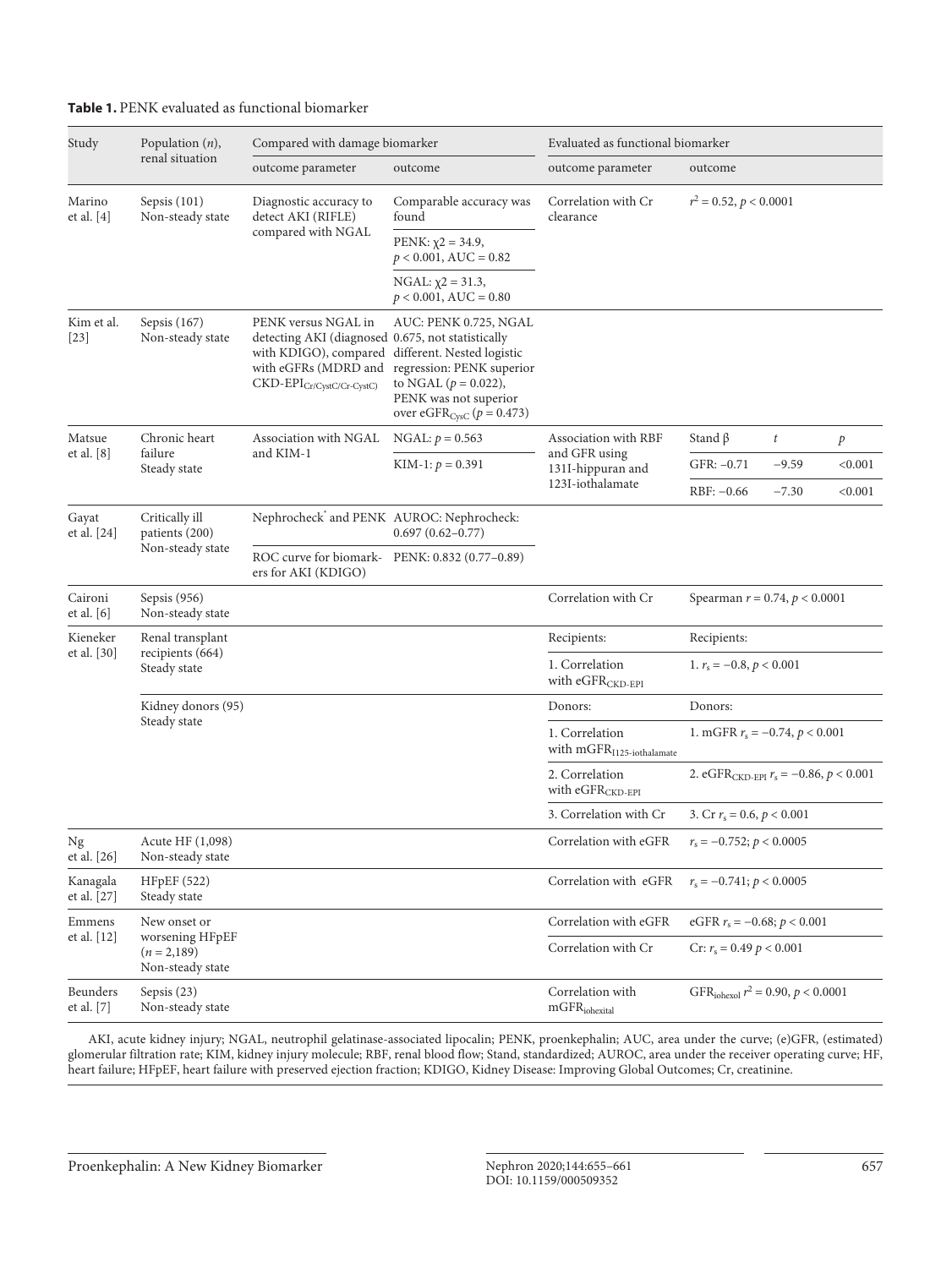| Study                               | Population $(n)$                                 | Outcome parameter                                   | Outcome                                                                                                        | Comments                                                                                                                     |  |
|-------------------------------------|--------------------------------------------------|-----------------------------------------------------|----------------------------------------------------------------------------------------------------------------|------------------------------------------------------------------------------------------------------------------------------|--|
| Marino<br>et al. $[4]$              | Sepsis $(101)$                                   | 7-day mortality                                     | PENK: $X^2 = 13.4$ , $p < 0.001$ , AUC = 0.69                                                                  | PENK outperforms Cr clearance in predicting<br>7-day mortality                                                               |  |
|                                     |                                                  |                                                     | Cr clearance: $X^2 = 4$                                                                                        |                                                                                                                              |  |
|                                     |                                                  |                                                     | $p = 0.045$ , AUC = 0.61                                                                                       |                                                                                                                              |  |
| Kim<br>et al. [23]                  | Sepsis $(167)$                                   | 1.30-day mortality                                  | 1. Optimal cutoff by ROC: HR = 3.9; CI<br>$(1.7-8.6)$                                                          | 1. PENK performed similar compared with<br>eGFR calculations based son Cr and cystatin C.<br>PENK performed better than NGAL |  |
|                                     |                                                  |                                                     | Designated cutoff: $HR = 7.9$ ; CI (3.9-16.2)                                                                  |                                                                                                                              |  |
|                                     |                                                  | 2. Need for RRT                                     | 2. ROC: PENK, 0.87; NGAL, 0.74                                                                                 | 2. Based on ROC curve analyses, PENK<br>performed slightly better compared with NGAL                                         |  |
| Schulz<br>et al. [13]               | Population-based 1. WRF<br>cohort (2,568)        |                                                     | 1. Greater than annual decline of GFR                                                                          | 1. PENK significantly predicted faster GFR<br>decline and WRF                                                                |  |
|                                     |                                                  | 2. Incidence of CKD                                 | 2. During 16.6-year follow-up: $OR = 1.34$ ;<br>95% CI (1.18-1.94)                                             | 2. Independently predicted incidence of CKD                                                                                  |  |
| Shah<br>et al. [31]                 | Cardiac surgery<br>(92)                          | AKI postoperative                                   | $OR = 23.8 (p = 0.011; 95\% CI [2-270])$                                                                       | PENK significantly predicted AKI, similar to Cr<br>baseline                                                                  |  |
| Ng<br>et al. [26]                   | Acute heart<br>failure $(1,908)$                 | 1. 1-year mortality                                 | 1. OR: independent predictor; $p < 0.0005$                                                                     | 1, 2. PENK predicted 1-year mortality and/or                                                                                 |  |
|                                     |                                                  | 2. 1-year death and/or HF                           | 2. HR = $1.27$ ; 95% CI (1.10-1.45)                                                                            | ΗF                                                                                                                           |  |
|                                     |                                                  | 3. WRF                                              | 3. OR = 1.58; 95% CI (1.24–2.00); $p <$<br>0.0005                                                              | 3. PENK independently predicted WRF                                                                                          |  |
| Matsue                              | Acute heart<br>failure $(1,589)$                 | 1. WRF                                              | 1. Predictor for WRF                                                                                           | 1. WRF: No addition to existing renal marker                                                                                 |  |
| et al. [8]                          |                                                  | 2.180-day mortality                                 | 2. Not independent predictor of prognosis<br>in AHF                                                            | 2. No predictor of prognosis in AHF                                                                                          |  |
| Arbit<br>et al. [32]                | Chronic heart<br>failure (200)                   | <b>MACE</b>                                         | Higher incidence of MACE: $p < 0.003$                                                                          | High PENK predicted MACE                                                                                                     |  |
| Ng                                  | Acute myocardial 1. MACE<br>infarction $(1,141)$ |                                                     | 1, 2, 3: $p < 0.001$                                                                                           | 1, 2, 3: High PENK associated with higher<br>incidence of MACE, hospitalization, and<br>mortality                            |  |
| et al. [33]                         |                                                  | 2. Hospitalization                                  |                                                                                                                |                                                                                                                              |  |
|                                     |                                                  | 3. 2-year mortality                                 |                                                                                                                |                                                                                                                              |  |
| Caironi                             | Sepsis $(956)$                                   | 1. Incident AKI (KDIGO)                             | 1. OR = 3.3; 95% CI (2.1–5.1); $p < 0.0001$                                                                    | 1. PENK independently predicted AKI                                                                                          |  |
| et al. [6]                          |                                                  | 2. Future RRT                                       | 2. $X^2 = 97.2$ ; $p < 0.0001$ ; AUC, 0.755; OR:<br>standardized for an increase by one IQR,<br>$4.0(3.0-5.4)$ | 2. PENK independently predicted future RRT                                                                                   |  |
|                                     |                                                  | 3. Improvement in renal<br>function                 | 3. OR of 0.31 (0.18-0.54), $p < 0.0001$                                                                        | 3. Cr alone was significantly weaker in<br>predicting renal improvement                                                      |  |
|                                     |                                                  | 4.90-day mortality                                  | 4. HR of $1.5$ ( $1.2-1.8$ ) for one IQR increase<br>in PENK, $p < 0.0001$                                     | 4. PENK was independent predictor of 90-day<br>mortality                                                                     |  |
| Hollinger<br>et al. $[9]$           | Sepsis $(583)$                                   | 1. MAKE at 7 days (death,<br>RRT, persistent AKI)   | 1, 2, 3: $p < 0.0001$                                                                                          | PENK predicted MAKE, AKI, WRF, and renal<br>recovery. These results were validated in<br>FROG-ICU cohort ( $n = 526$ )       |  |
|                                     |                                                  | 2. Transient AKI (KDIGO)                            |                                                                                                                |                                                                                                                              |  |
|                                     |                                                  | 3. WRF                                              |                                                                                                                |                                                                                                                              |  |
| Rosenqvist Sepsis on<br>et al. [10] | emergency<br>department (588)                    | 1. Incident of AKI                                  | 1. $p < 0.001$                                                                                                 | 1. No longer significant after adjusting for eGFR                                                                            |  |
|                                     |                                                  | 2. Progression of rSOFA<br>score from 0 to $\geq$ 1 | 2. OR = 3.2; CI (1.1–9.1); $p = 0.033$<br>(adjusted for eGFR)                                                  | 2. PENK independently predicted progression<br>of rSOFA score                                                                |  |
|                                     |                                                  | 3. 28-day mortality                                 | 3. OR = 1.6; CI $(1.1-2.3)$ ; $p = 0.02$<br>(adjusted for eGFR)                                                | 3. PENK independently predicted mortality.<br>eGFR was not predictive of mortality                                           |  |

# **Table 2.** Prediction of outcome [4, 6, 8–13, 23, 26, 29, 31–34]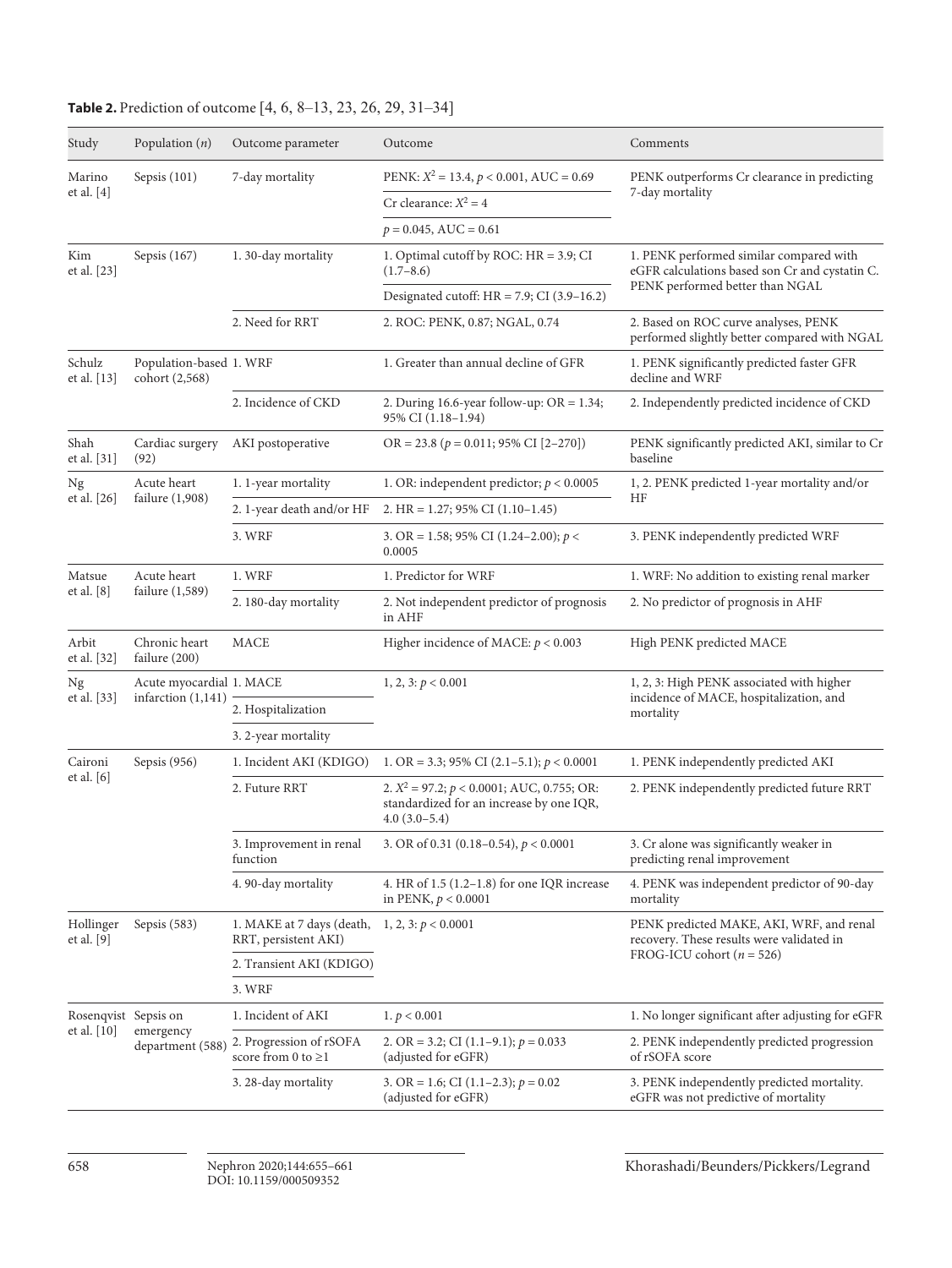#### **Table 2** (continued)

| Study                   | Population $(n)$                                      | Outcome parameter                                                         | Outcome                                                                                                              | Comments                                                                                                                                              |  |
|-------------------------|-------------------------------------------------------|---------------------------------------------------------------------------|----------------------------------------------------------------------------------------------------------------------|-------------------------------------------------------------------------------------------------------------------------------------------------------|--|
| Kieneker<br>et al. [30] | Renal transplant 1. Graft failure<br>recipients (664) |                                                                           | 1. HR = $2.36$ ; 95% CI (1.37–4.06) (adjusted<br>for eGFR)                                                           | 1. PENK independently predicted graft failure                                                                                                         |  |
|                         |                                                       | 2. All-cause mortality                                                    | 2. HR = $1.34$ ; 95% CI (0.90-2.09)                                                                                  | 2. After adjusting for eGFR PENK did not<br>independently predict mortality                                                                           |  |
| Ng<br>et al. [26]       | Acute heart<br>failure (1,908)                        | 1. WRF                                                                    | 1, 2: $p < 0.0005$                                                                                                   | PENK levels were prognostic of WRF and<br>in-hospital mortality as well as mortality during<br>1-year follow-up                                       |  |
|                         |                                                       | 2. Mortality at 1 year                                                    |                                                                                                                      |                                                                                                                                                       |  |
|                         |                                                       | 3. Mortality and/or HF<br>rehospitalization at 1 year                     | 3. $p < 0.001$                                                                                                       |                                                                                                                                                       |  |
| Kanagala<br>et al. [27] | <b>HFpEF</b> (522)                                    | All-cause mortality and/or<br>HF rehospitalization at 2<br>years          | HR = 1.45; 95% CI (1.13–2.33), $p = 0.009$                                                                           | PENK independently predicted mortality and/<br>or HF rehospitalization at 2 years                                                                     |  |
| Molvin<br>et al. [11]   | Acute heart<br>failure (530)                          | 1. WRF                                                                    | 1. OR = $1.74; p = 0.004$                                                                                            | PENK was an independent predictor of in-<br>hospital mortality and WRF in AHF patients                                                                |  |
|                         |                                                       | 2. In-hospital mortality                                                  | 2. OR = 2.24; $p < 0.001$                                                                                            |                                                                                                                                                       |  |
| Emmens<br>et al. [12]   | New or worsen-<br>ing heart failure<br>(2,180)        | 1. WRF (>25% decrease in 1. OR = 1.29; $p = 0.038$<br>eGFR from baseline) |                                                                                                                      | Higher PENK levels were independently<br>associated with WRF and mortality. The results<br>were validated in large HF cohort (1,703)                  |  |
|                         |                                                       | 2. All-cause mortality                                                    | 2. HR = 1.23; $p = 0.004$                                                                                            |                                                                                                                                                       |  |
| Depret<br>et al. [34]   | Critically ill burn 1. AKI<br>patients (113)          |                                                                           | 1. AKI versus no AKI 86.4 pmol/L (IQR<br>56.5-153.4) versus 52.5 pmol/L (IQR<br>$35.5 - 71.2$ ; $p < 0.001$          | 1. PENK on admission was significantly higher<br>in patients with AKI versus those without                                                            |  |
|                         |                                                       | 2.90-day mortality                                                        | 2. Survivors versus nonsurvivors 86.9<br>pmol/L (IQR 53.3-166.1) versus 52.9<br>pmol/L (IQR 37.1-70.7); $p = 0.0001$ | 2. PENK had strong association with 90-day<br>mortality PENK provided added value on top<br>of serum Cr and SOFA score to predict 90-day<br>mortality |  |
| Legrand<br>et al. [29]  | Following ICU<br>discharge                            | 1-year mortality                                                          | AUROC 0.67 (0.63-0.70), $p < 0.0001$                                                                                 | Higher PENK levels at ICU discharge were<br>associated with higher mortality at 1 year                                                                |  |

PENK, proenkephalin; AUC, area under the curve; RRT, renal replacement therapy; NGAL, neutrophil gelatinase-associated lipocalin; WRF, worsening of renal function; (e)GFR, (estimated) glomerular filtration rate; OR, odds ratio; MACE, major adverse cardiac event; IQR, interquartile range; HR, hazard ratio; RRT, renal replacement therapy; MAKE, major adverse kidney event; HFpEF, Heart failure with preserved ejection fraction; AKI, acute kidney injury; ICU, intensive care unit; AUROC, area under the receiver operating curve; rSOFA, renal Sequential Organ Failure Assessment; KDIGO, Kidney Disease: Improving Global Outcomes; Cr, creatinine.

predicted AKI within 48 h and 7 days [10]. Additionally, PENK levels significantly predicted progression of rSO-FA scores from 0 to  $\leq$ 1 to higher rSOFA scores.

When compared to other biomarkers of kidney injury, PENK performed similar or better in detecting AKI. The diagnostic accuracy of PENK was similar to neutrophil gelatinase-associated lipocalin (NGAL) ( $n = 101$ ,  $X^2 =$ 34.9,  $p < 0.001$ , AUC = 0.82 and  $X^2 = 31.3$ ,  $p < 0.001$ , AUC = 0.80, respectively) [4]. Notably, while PENK remained low in patients without or at risk of AKI, NGAL was elevated in patients without AKI, suggesting an impact of systemic inflammation on NGAL levels. Using nested logistic regression analysis, PENK outperformed NGAL for detection of AKI ( $p = 0.02$ ). In a head-to-head

comparison of PENK and the cycle cell arrest marker TIMP-2\*IGFBP-7, a biomarker of kidney stress, PENK was superior in detecting renal failure in a cohort of 200 critically ill patients (area under the receiver operating curve 0.91 [0.71–0.84] versus 0.67 [0.59–0.74], respectively, *p* < 0.001) [24].

The association between PENK and development of AKI is possibly related to the strong correlation with the true GFR; an accurate reflection of the current GFR may provide a good signal for risk of future deterioration or improvement. It is also possible that the opioid receptors of the kidney and the signaling function of enkephalins account for the strong association with AKI. Finally, a combination of the 2 mentioned hypotheses may explain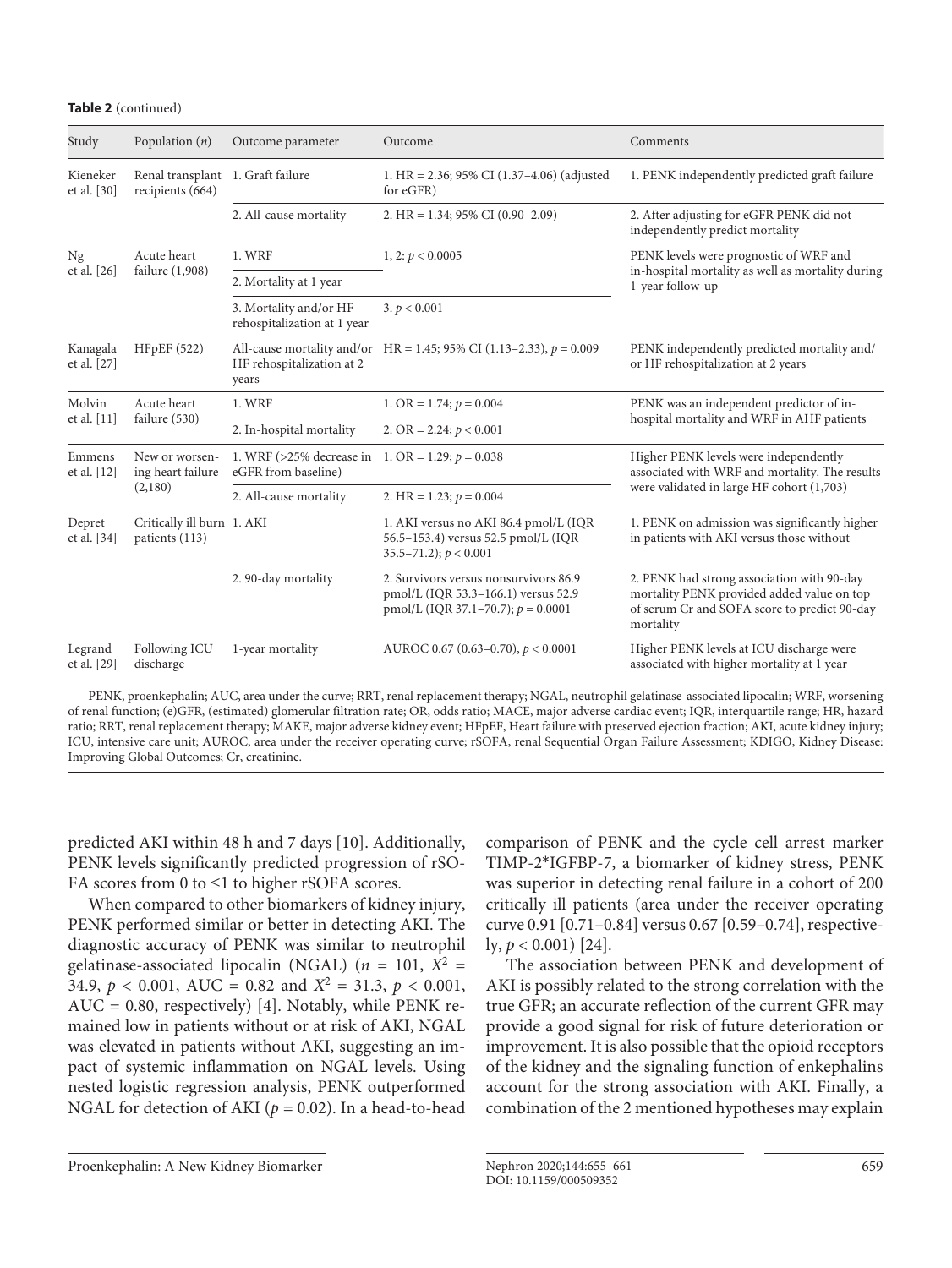the association of PENK with AKI: a decreased filtration of PENK and simultaneously an increased production of PENK during a period of AKI. Studies on the endogenous clearance studies should investigate these hypotheses.

## **Association of PENK with Clinical Outcome**

PENK has been studied as a prognostic marker of various clinical outcomes (Table 2). The kidney in sepsis and septic shock study (*n* = 583) evaluated the association of PENK with the composite outcome of the incidence of major adverse kidney event (MAKE) and worsening renal function (WRF) which was defined as an increase in serum Cr level by *≥*1.5-fold or *≥*0.3 mg/dL (26.5 μmol/L), or need for renal replacement therapy (RRT), or death within 48 h of admission [9]. Admission PENK plasma concentrations were independently associated with MAKE and WRF (OR = 3.3 [1.8–6.0], *p* < 0.0001 and OR = 3.4 [1.9–6.2], *p* < 0.0001, respectively). Notably, when restricting the analysis to patients with low serum Cr on admission and patients without CKD, PENK was superior to serum Cr in predicting MAKE and WRF. In another large cohort of septic patients (*n* = 956), elevated plasma PENK concentrations predicted future need for RRT and 90-day mortality ( $OR_{RRT} = 4.0$ , CI [3.0–5.4] and  $HR_{\text{mortality}} = 1.5$ , CI [1.2–1.8]) independently of potential confounding factors [6]. Similar results were found in burn patients [25] and patients with acute heart failure (*n* = 530 [11] and *n* = 2,180, respectively [12]). Other studies in heart failure patients have reported similar findings with regard to the association of PENK with these clinical outcomes [8, 26, 27] which might partly be driven by enkephalin gene expression in cardiac muscle cells [28].

In a study of patients discharged alive from an intensive care unit (*n* = 1,207), higher PENK levels at discharge were independently associated with higher mortality at 1 year (OR = 2.2 [1.44–3.38]) [29]. Notably, in patients without severe renal dysfunction at discharge (based on serum Cr), elevated PENK plasma concentrations were strongly associated with 1-year mortality. In a study of renal transplant recipients (*n* = 664) with a stable kidney function who were followed over a 3-year period, plasma PENK concentrations were associated with the risk of graft failure (defined as return to RRT or retransplantation) ( $HR_{GraffFailure} = 4.80$ , CI [3.55–6.48]) [30]. PENK was also shown to predict future changes in kidney function in 2,568 individuals without CKD at baseline (eGFR

 $> 60$  mL/min/1.73 m<sup>2</sup>) who were followed up for average of 16 years [13]. In this study, individuals with higher baseline PENK levels had greater yearly decline in mean eGFR and at higher risk for developing CKD (OR = 1.51; CI [1.18–1.94]). Again, the accurate reflection of the GFR of PENK or a signaling function of enkephalins may enable the association with future renal disease or clinical outcome. Clearly, implementation of a new biomarker is always troublesome, and the reasons for this are similar for the different biomarkers: the availability, the price (compared to Cr), and limited data available on the effect of PENK-based management on clinical outcome. Finally, despite early implementation of preventive and therapeutic strategies in patients at risk has been shown to improve outcome (i.e., Kidney Disease: Improving Global Outcomes bundles), the importance of early recognition of AKI might still be underappreciated by many clinicians and institutions.

## **Conclusion**

In summary, in the search to find an accurate method to assess actual GFR in critically ill patients with a nonsteady-state kidney function, the available evidence suggests that PENK is a more accurate and precise surrogate marker to estimate GFR or to detect AKI compared to Cr-based methods. Furthermore, PENK is associated with precise prediction of future deterioration of kidney function and impaired outcome in various patient populations.

# **Conflict of Interest Statement**

M.K. declared no conflicts of interests. R.B. received a travel reimbursement from Sphingotec GmbH. P.P. received travel and consultancy reimbursements and research support from Sphingotec GmbH and M.L. received research funds from the French Ministry of Health, research support from Sphingotec GmbH, consulting reimbursements from Novartis, and lecture reimbursements from Baxter and Fresenius.

## **Author Contributions**

All authors confirmed that they contributed to the intellectual content of this review. M.K. drafted the manuscript. R.B., P.P., and M.L. revised the manuscript.